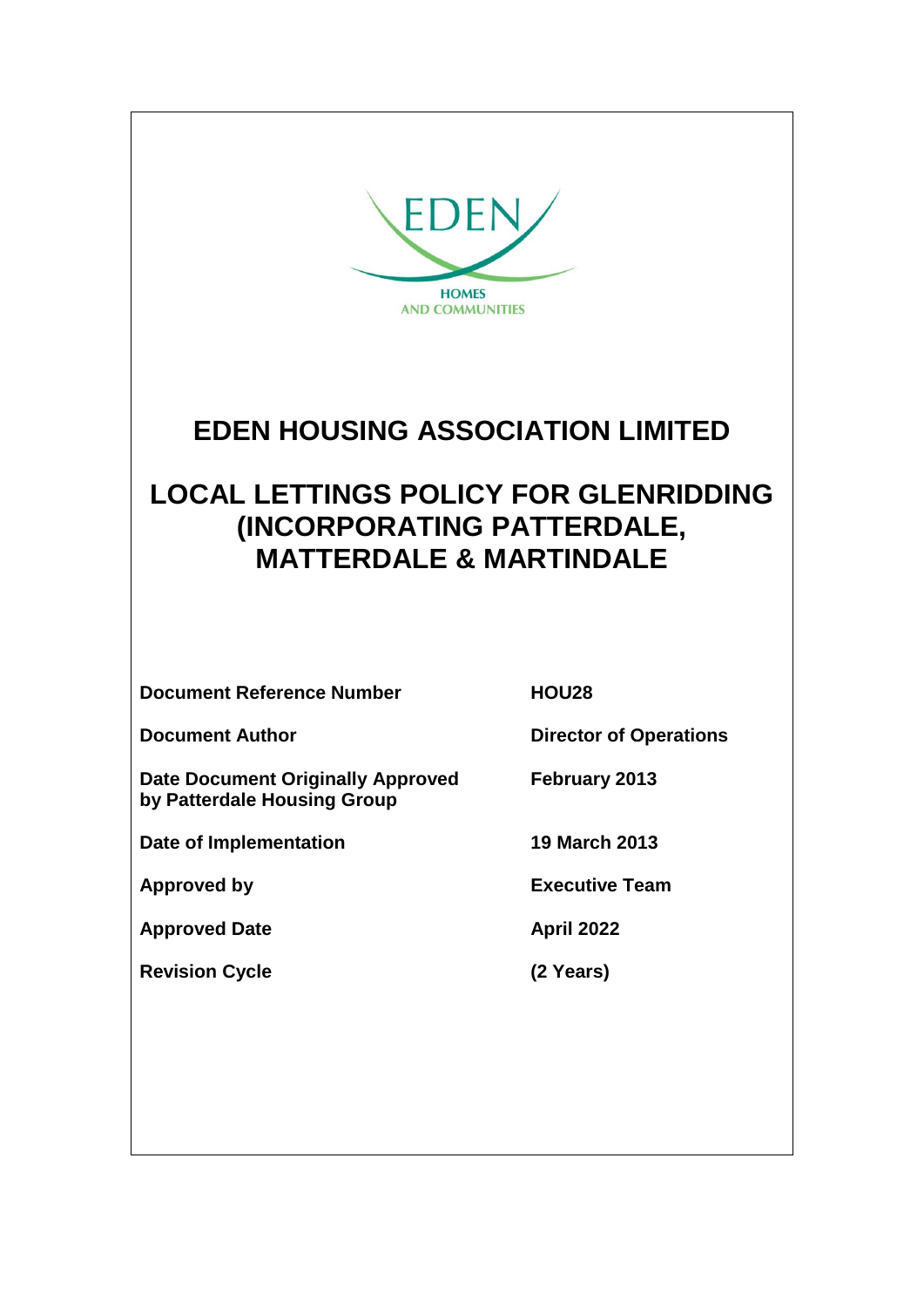#### 1. Introduction

This document sets out a Local Lettings Policy for use in Patterdale, Matterdale and Martindale as referred to in paragraph 5.12 of the Cumbria Choice Allocation Policy.

The aim of the policy is to allow the communities living in the parishes of Patterdale, Matterdale and Martindale to retain their links with the area, to help maintain sustainable communities.

The cost of buying a property in Glenridding and surrounding areas is largely unachievable for families living and working there, where tourism is the largest driver of the economy; much work is low paid and seasonal.

A proportion of Eden Housing Association properties in Glenridding have been lost through Right to Buy, and many properties are holiday homes. The rental turnaround of family properties in the area is low, and there are only a small number of two bed flats for young people and small families who would like to remain in the village.

The aim of the policy is to assist with achieving sustainability in rural communities and support people with a local connection to retain their links with their communities. In particular, it sets out to help rural communities retain families who are often priced out of local housing markets. We will ensure that there is a good mix of residents in terms of age, sex, household groups and economic status. Properties will be advertised on the Cumbria Choice website and adverts will state that a Local Lettings Policy applies. An Equality Impact Assessment is attached see Appendix 1.

#### 2. Properties covered by the policy

The local letting policy described is for properties in Glenridding which do not have a section 106 or covenant; namely Browfield, Homefield and the Headlands.

The local occupancy restriction in the s106 or Covenant will continue to apply under Choice Based Lettings and will be detailed in the advert for the property.

#### 3. Priority under local letting policy

The Choice Based Lettings allocations policy will be applied to all applications that are received, however, priority will be given if:

- The applicant currently lives in the parishes of Patterdale, Matterdale and Martindale (the 'locality') or any new parishes which are formed as a result of Local Government Reorganisation (LGR), and has done for a minimum of 3 years.
- The applicant works or is securing permanent work in the locality.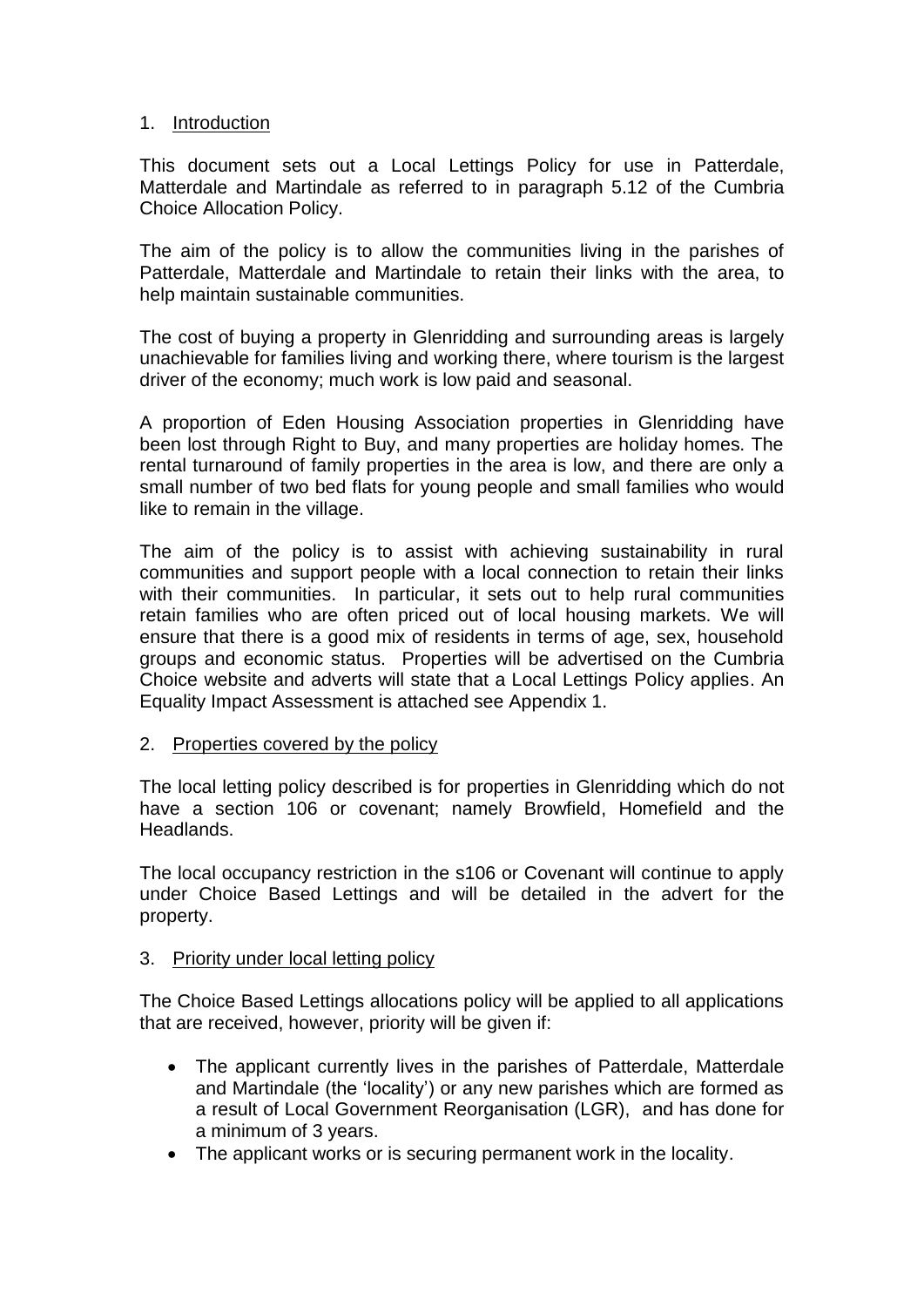- The applicant has an immediate family member who has lived in Glenridding for a minimum of three years (mother, father, brother, sister, son or daughter)
- They are currently in the Armed Forces, in prison, in hospital or similar accommodation whose location is beyond their control, and immediately before moving to this type of accommodation they lived in the locality for at least three continuous years; or
- Former residents (who previously lived in the locality for a period of at least three consecutive years) who wish to return to the locality having completed a post-secondary (tertiary) education course within the past three years; or
- They need to live in the locality either because they are ill and/or need support from a relative who lives in the locality, or because they need to give support to a relative who is ill and/or needs support who lives in the locality. Proof of illness and/or need of support will be required from a medical doctor or relevant statutory support agency; or
- They previously lived in the locality for most of their lives and left the locality less than ten years ago ("Most of the applicant's life" will be interpreted as over half of the applicant's life up to the point that they left the locality, or a continuous period of twenty years up to the point they left the locality); or
- They lived continuously in the locality for two years or more prior to being accepted as homeless under the Homelessness Act 2003 and placed in any form of temporary accommodation outside of the locality for up to a maximum of two years

Preference will be given to persons with a local connection above all other applicants, in conjunction with the relevant section of the Cumbria Choice Allocation Policy.

The property will be advertised for persons matching the above criteria for 3 bid cycles (3 weeks).

Following this (during the fourth bid cycle) the property will be allocated as normal, following the Cumbria Choice Allocation Policy.

#### **Armed Forces**

The Localism Act 2011 amended the Housing Act 1996 in relation to the allocation of housing (Qualification Criteria for Armed Forces) (England) Regulations 2012.

The regulations require that housing authorities **do not use local connection** (within the meaning of section 199 of the Housing Act 1996) as a criterion in deciding whether the following are not qualifying persons.

In addition to the above, the following persons will also receive priority;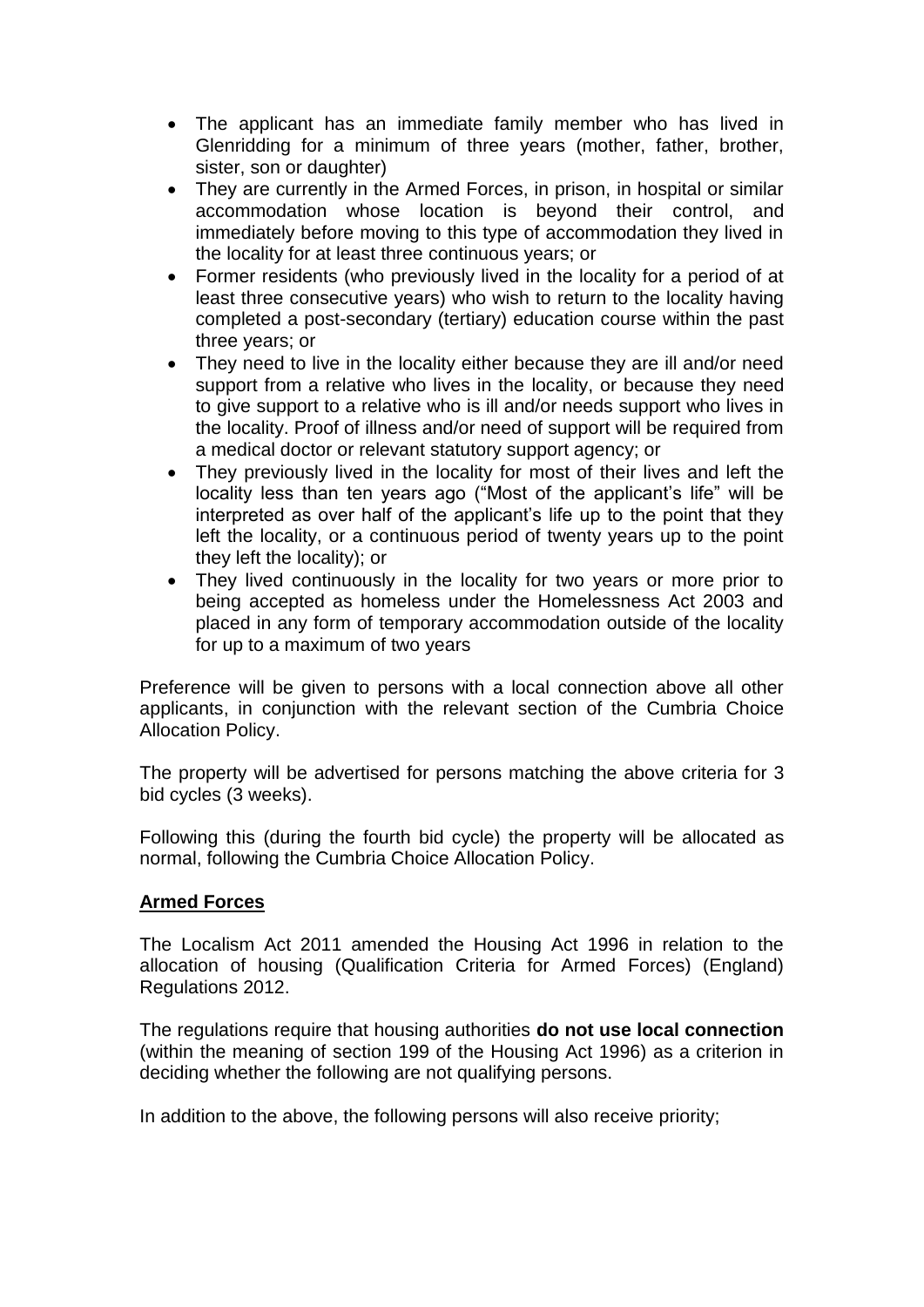- Persons who are serving in the regular forces or have done so in the five years preceding their application for an allocation of housing accommodation.
- Bereaved spouses or civil partners of those serving in the regular forces where their spouse or partner's death is attributable (wholly or partly) to their service and the bereaved spouse or civil partner's entitlement to reside in Ministry of Defence accommodation then ceases;
- Seriously injured, ill or disabled reservists (or former reservists) whose injury, illness or disability is attributable wholly or partly to their service.

#### 4. Advertising

In addition to advertising the property following the Cumbria Choice Allocations Policy guidelines covering Local Lettings Policies;

- the Clerk of Patterdale and Matterdale Parish Councils and the Martindale Parish Meeting group will be notified of property details by email upon receipt of notice
- Parish Clerks are encouraged to advertise locally where possible and appropriate.
- Patterdale Today will be notified by email patterdaletoday@gmail.com so that properties can be advertised on the community website

#### 5. Review

A group comprising representatives from Eden District Council and Eden Housing Association will review the policy to ensure that it is meeting the aims described in section 1.

The policy will be reviewed every two years; the group will consider evidence including:

a) evidence of housing need from the waiting list and housing needs surveys b) evidence from lettings of properties in the area covered by the local lettings policy, including demand and the priority band of the bidders

c) evidence of demand from across the Eden Area

d) consultation with stakeholders such as Cumbria Rural Housing Trust, the Lake District National Park Authority and parish councils / affordable housing groups in the areas covered by the Local Lettings Policy.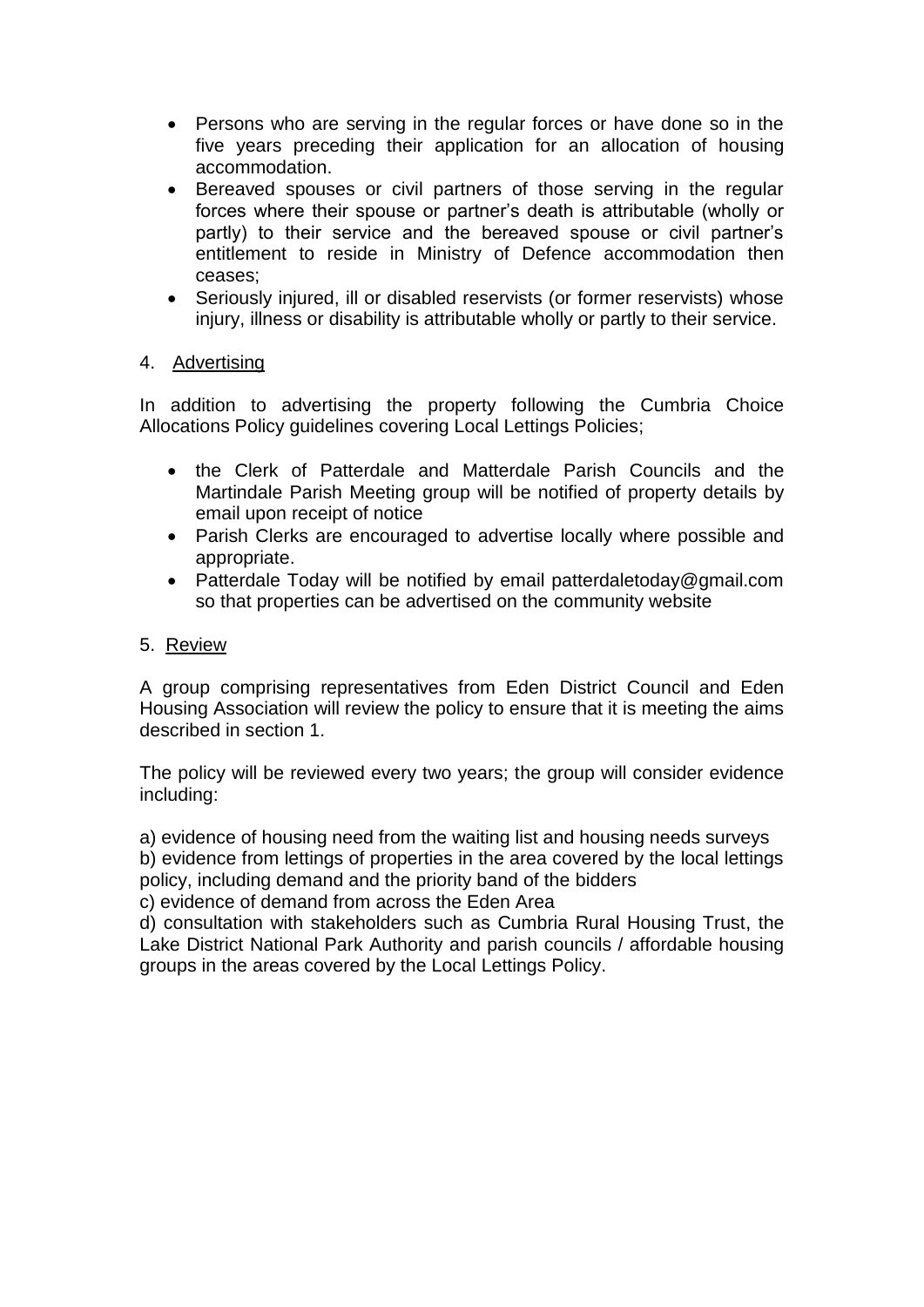Appendix 1

| <b>Equality Impact Assessment</b> |
|-----------------------------------|
|-----------------------------------|

| Question                                                                                                                                         | <b>Response</b>                                                                                                                                                                                                              |
|--------------------------------------------------------------------------------------------------------------------------------------------------|------------------------------------------------------------------------------------------------------------------------------------------------------------------------------------------------------------------------------|
| 1. Name of the<br>policy/practice/activity being<br>assessed                                                                                     | <b>LOCAL LETTINGS POLICY FOR</b><br><b>GLENRIDDING (INCORPORATING</b><br>PATTERDALE, MATTERDALE &<br>MARTINDALE)                                                                                                             |
| 2. Summary of aims and<br>objectives of the<br>policy/practice/activity                                                                          | The aim of the policy is to allow the<br>communities living in the parishes of<br>Glenridding, Patterdale, Matterdale and<br>Martindale to retain their links with the<br>area, to help maintain sustainable<br>communities. |
| 3. What involvement,<br>consultation, engagement has<br>taken place for the<br>policy/practice/activity<br>(e.g relevant<br>groups/stakeholders) | <b>Relevant Parish Council's to</b><br>Glenridding, Patterdale, Matterdale and<br>Martindale-February 2022<br>EDC (Louise Jeffrey)- February 2022                                                                            |
| 4. Who is affected by the<br>policy/practice/activity                                                                                            | People applying for rehousing in the<br>Glenridding, Patterdale, Matterdale and<br><b>Martindale Area</b>                                                                                                                    |
| 5. What are the arrangements for<br>monitoring and reviewing the<br>impact of the<br>policy/practice/activity                                    | On review cycle                                                                                                                                                                                                              |

| <b>Protected Group</b>           | Is there a<br>potential for a<br>positive or<br>negative impact | Explain and<br>provide<br>evidence/data<br>used | Action to address<br>the negative<br>impact |
|----------------------------------|-----------------------------------------------------------------|-------------------------------------------------|---------------------------------------------|
| <b>Disability</b>                | <b>NO</b>                                                       |                                                 |                                             |
| <b>Gender</b><br>reassignment    | <b>NO</b>                                                       |                                                 |                                             |
| Marriage or civil<br>partnership | <b>NO</b>                                                       |                                                 |                                             |
| <b>Pregnancy or</b><br>maternity | <b>NO</b>                                                       |                                                 |                                             |
| Race                             | <b>NO</b>                                                       |                                                 |                                             |
| <b>Religion or belief</b>        | <b>NO</b>                                                       |                                                 |                                             |
| <b>Sexual</b><br>orientation     | <b>NO</b>                                                       |                                                 |                                             |
| Sex (gender)                     | <b>NO</b>                                                       |                                                 |                                             |
| Age                              | <b>NO</b>                                                       |                                                 |                                             |